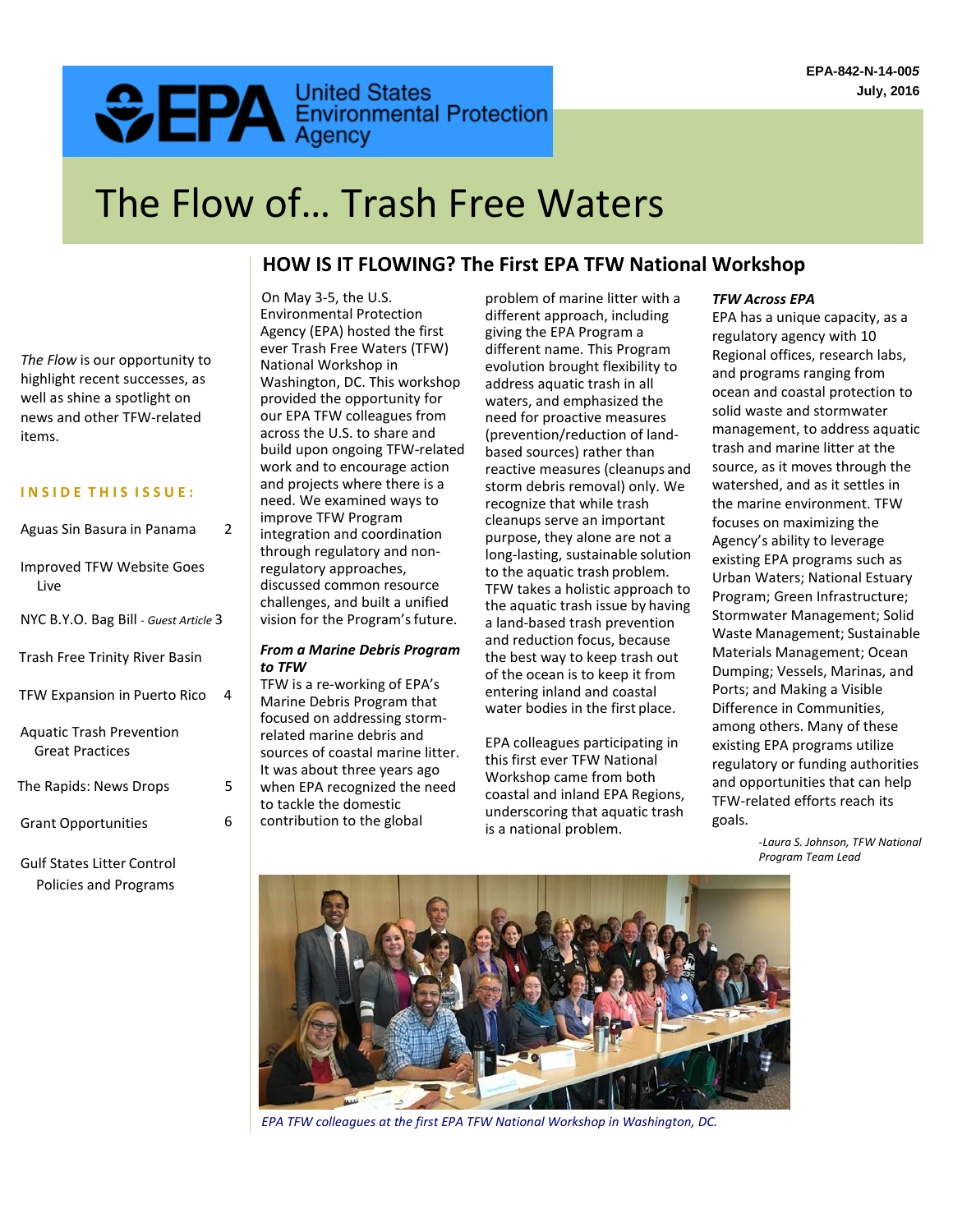# *Aguas Sin Basura* **Updates from Panama**

In May 2016, staff from EPA's Office of International and Tribal Affairs (OITA) went to Panama to meet with key stakeholder sectors about the new Waters Without Trash or "Aguas Sin Basura" initiative in Panama. This initiative is an EPA partnership with the United Nations Environment Programme and the Peace Corps. During this trip, OITA gained a better understanding of ongoing initiatives while meeting with Panama's Ministry of Environment, the Panama Canal Authority, the Maritime Authority, the Solid Waste Management Authority, and the Municipality of Panama City. OITA also visited with a Peace Corps Volunteer who is based in a community that is active in solid waste management and is coordinating with the Panama Canal Authority and others for monthly collection services.



OITA learned of a substantial amount of work happening at the community, municipal, and regional levels, but recognized that a national solid waste management plan will be necessary to address the significant marine litter problems in Panama. Stakeholders there have struggled with coordination, which is where "Aguas Sin Basura" will add value, bringing people together for

*Jane Nishida, EPA's Deputy Assistant Administrator for the Office of International and Tribal Affairs, provided an update on the U.S. TFW Initiative at the second session of the United Nations Environment Assembly in May.*

a public participation workshop on marine litter. There is political support from the national government to invest in waste management infrastructure, and we hope the "Aguas Sin Basura" initiative will align ongoing and planned efforts to help the Panamanian government take the next steps toward tackling this complex issue.

*CHAMPIONS! We've found that a critical component for progress is having an impassioned leader to drive TFW projects from development through implementation.*

*Calling all…*

*If someone you know has a great concept for reducing volumes of aquatic trash in large aquatic ecosystems, have them contact a member of the TFW team!*

# **The New and Improved TFW Website Goes Live!**

EPA's improved TFW website is now available. Please check it out! The website contains information on sources and impacts of trash in our waters; ongoing and past research efforts investigating the impacts of aquatic trash on ecological and human health; trash prevention, control, and reduction practices; aquatic trash mitigation and reduction initiatives and regulatory tools; and guidance for the public.

*The TFW website can be found at [https://www.epa.gov/trash-free](http://www.epa.gov/trash-free-)waters. Bookmark our page for regular TFW updates and information.*



and oceans. Plastics in the aquatic environment are of increasing concern because of their persistence and effect on the environment, wildlife, and human health. EPA's Trash-Free Waters program is reducing the volume of trash entering U.S. waterways.

# **Sources and Impacts**



Sources of Aquatic Trash

. Movement of Aquatic Trash . Impacts of Mismanaged Trash



· Toxicological Threats of Plasti · Case Studies

## **Prevention, Control and**<br>Reduction



. Preventing Trash at the Source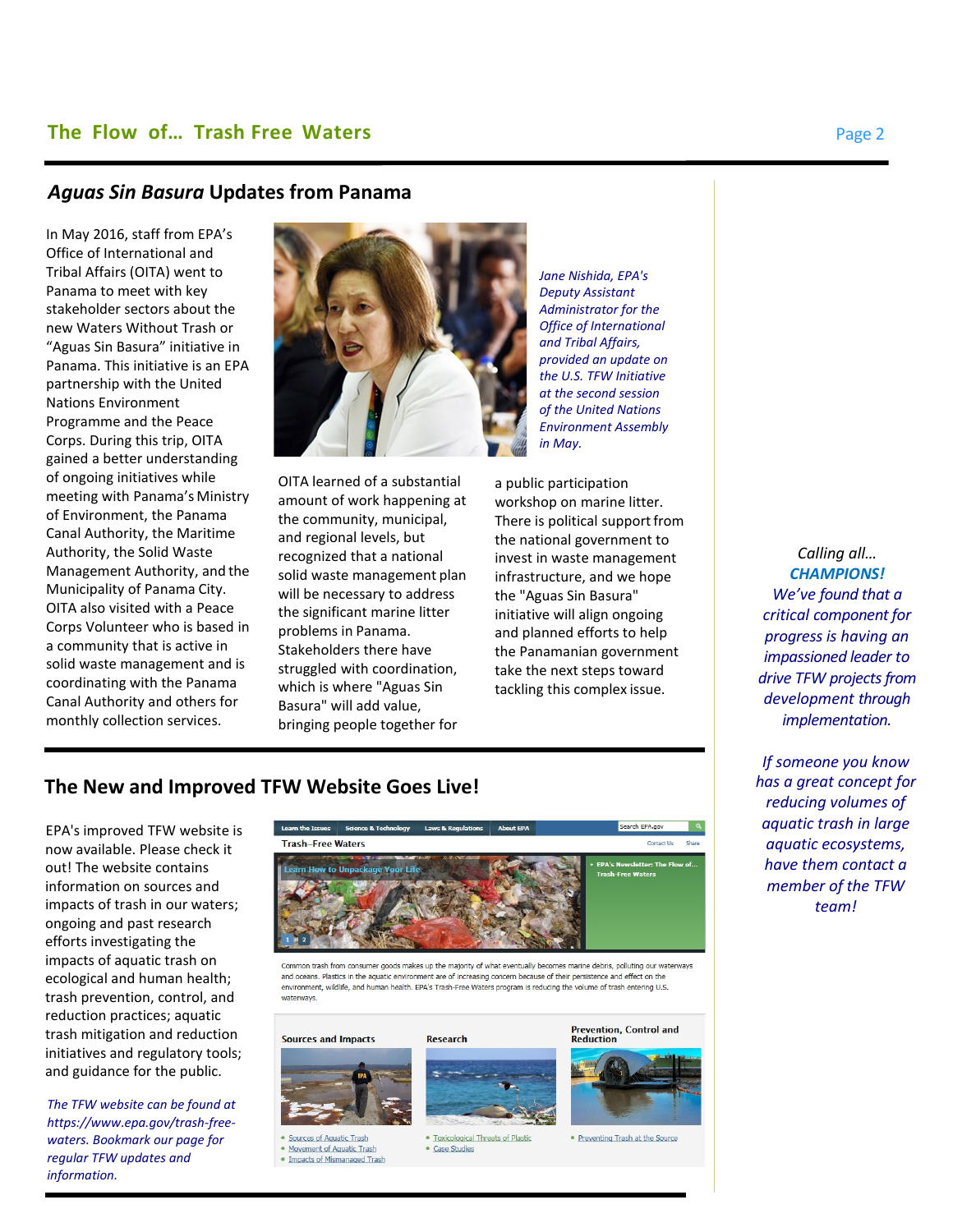# **New York City Passes B.Y.O. Bag Bill**

*Guest Contributor Jordan Christensen, Citizens Campaign for the Environment*

The New York City (NYC) Council passed legislation placing a 5 cent fee on singleuse plastic and paper bags in an effort to increase reusable bag use among residents. NYC residents discard 9-10 billion single-use plastic and paper bags each year, many ofwhich litter streets and ultimately become plastic pollution in our oceans. Single-use bags present a significant waste problem for the city, with plastic bags alone accounting for 1,700 tons of residential garbage per week. In order to reduce waste and protect our environment, City Council sponsors worked with a diverse coalition of stakeholders for three years to craft legislation designed to

encourage the public to permanently switch to reusable bags. After evaluating legislation from around the country, NYC moved forward with a 5 cent fee, which will reduce singleuse plastic and paper bag use by an estimated 60-90%. The bill closely models the Washington, DC bill, which implemented a 5 cent fee on plastic and paper bags in 2010. In the first month that DC's bill was in effect, the number of plastic bags given out by grocery stores dropped from 22.5 million to 3 million. Overall, DC's legislation has achieved a 60% reduction in single-use plastic and paper bags and 72% reduction in plastic bag litter.

Globally, Ireland became a leader in the B.Y.O. Bag movement by placing a fee on plastic bags in 2002 and experienced a reduction in single-use plastic bags of over 90%.

As of October 1, 2016, there will be no more free, singleuse bags at check-out counters in NYC. To ensure residents can conveniently make the switch to reusable bags this fall, stakeholders will be conducting public education, and the city has committed to giving out free reusable bags to any resident that needs one.



*"The TFW Initiative is spearheading EPA's efforts to reduce plastic pollution [discharges to our waters to](https://www.epa.gov/trash-free-waters)  [zero within the next 10](https://www.epa.gov/trash-free-waters)  [years. To achieve this goal,](https://www.epa.gov/trash-free-waters)  [we need everyone's help. I](https://www.epa.gov/trash-free-waters)  [encourage all of you to](https://www.epa.gov/trash-free-waters)  [waste less, reuse and](https://www.epa.gov/trash-free-waters)  [recycle, and properly](https://www.epa.gov/trash-free-waters)  [dispose of the waste that](https://www.epa.gov/trash-free-waters)  [cannot be avoided."](https://www.epa.gov/trash-free-waters)*

*-Judith A. Enck, EPA Regional Administrator for New Jersey, New York, Puerto Rico, and the U.S. Virgin Islands.*

# **Tool in Development for Trash Free Trinity River Basin**

The 'Adopt-a-Spot' Trinity River Basin Project seeks to improve water quality within the basin by creating an interactive geographic information systems tool for use in the Trinity Basin – from the headwaters to the mouth of the Gulf of Mexico. The Trinity Basin is the largest river basin whose watershed area is entirely within the state of Texas.

This web-based mapping tool will pinpoint litter/aquatic trash "hotspots" and overlay them with hotspots already "adopted" or "fostered" by local environmental stewards. In turn, this map overlay would aid energized citizens and organizations in identifying which hotspots are available for them to adopt/foster. This can prevent land-based trash/ litter from entering nearby water bodies. A stakeholder group has formed a Steering Committee and a Technical Advisory Committee and, after a competitive proposal process, Texas State University's Meadows Center was awarded funding to develop the database. On May 16-17, stakeholders met with the Meadows Center and others to finalize the

scope of the project. It was agreed that the Meadows Center will develop an interactive, web-based mapping tool to connect volunteers with opportunities to maintain the landscapes found to exhibit the highest accumulated volumes of litter and/or instream and riparian debris. Data calls will be made to local governments and Keep America Beautiful affiliates in the weeks ahead. It is anticated that the tool will be ready for use in late 2016. *Trash Free Trinity Project Logo*



*features the Trinity River Basin. The Trinity River is the third largest river in Texas by average flow volume.*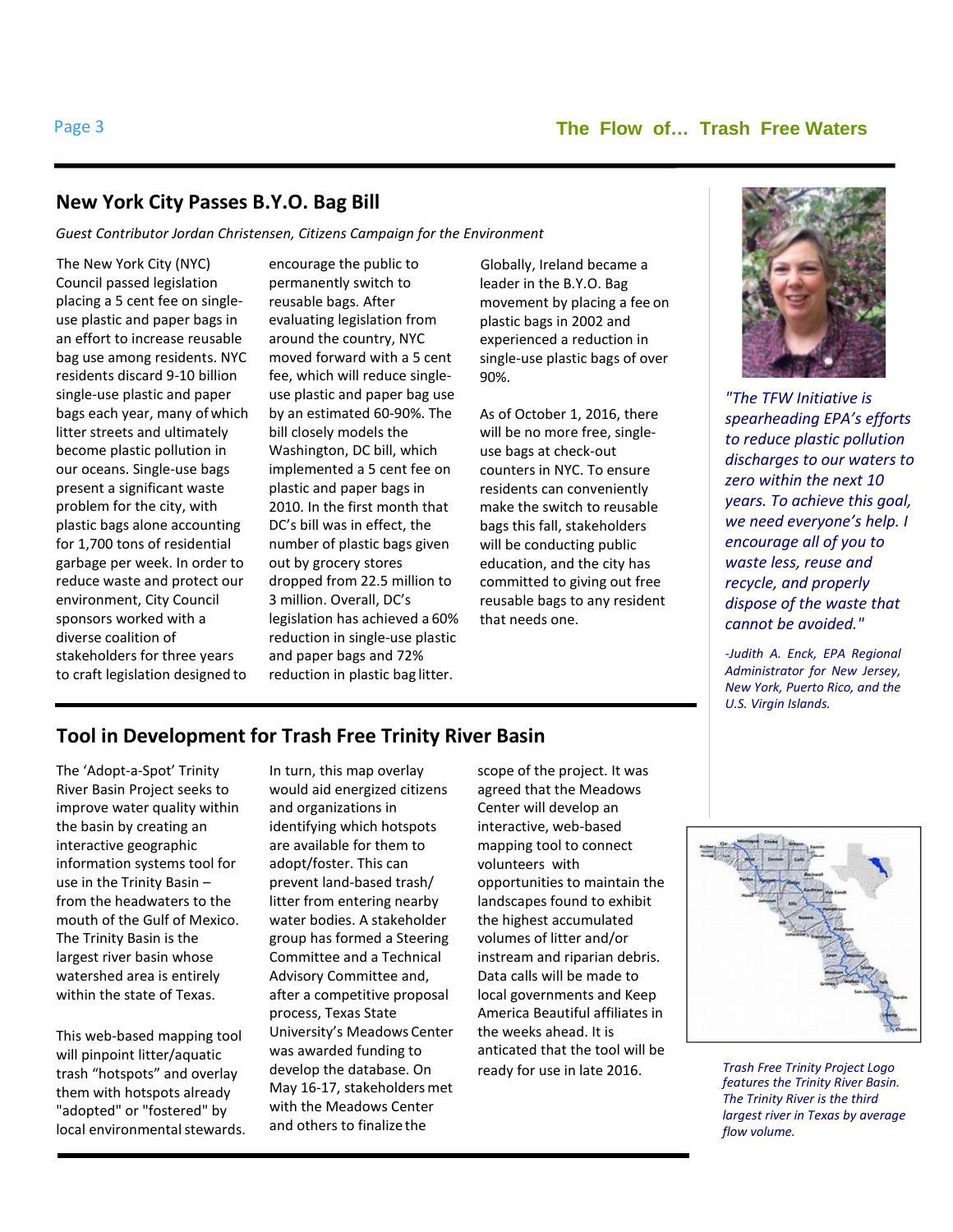#### **Upcoming Meetings**

**Urban Waters National Training Workshop**  Arlington, VA July 26-28, 2016

**Agricultural Plastics and Recycling Conference** San Diego, CA August 17-19,2016

**Our Ocean Conference**  Washington, DC September 15-16, 2016

**Mississippi-Alabama Bays and Bayous Symposium** Biloxi, Mississippi November 30 - December 1, 2016

### **Puerto Rico TFW Continues to Grow!**

On April 8, 2016, the Puerto Rico TFW Program successfully scaled and conducted its regional meeting in the western region of Puerto Rico for the first time. More than 150 key stakeholders from government, industry, community, and academic sectors joined efforts to support the TFW Initiative implementation on the Island. Presenters included Marcus Eriksen (5-Gyres Institute), Anahita Williamson (EPA), and the Scuba Dogs Society. Presentations focused on training local organizations to characterize plastic pollution on our beaches.

Ongoing projects of the TFW Puerto Rico Strategy are showing marked results. The San Juan Bay National Estuary Program characterized and found that plastics account for 60% of the non-vegetative material captured. A Zero

Waste Guide and fact sheet for food trucks was developed and shared with Municipal Recycling Coordinators for their use and distribution. TFW has been providing support to two additional municipalities, Culebra and Moca, to develop Municipal Ordinances in compliance with Bill 247, which banned

plastic bags as of July 1, 2016. A video was developed with the support of Sea Grant, Cohemis, and Campus Verde local environmental organizations, and can be found on the new PR TFW Facebook page (*[https://www.facebook.com/](http://www.facebook.com/) PRTrashFreeWaters*).



*Glass bottles in the Condado lagoon, San Juan, Puerto Rico.*



*Click on document image above to download the Mid-Atlantic Great Practices Compendium*

# **Expansion of Great Practices as a National Compendium**

EPA's first edition of the great practices compendium of the Mid-Atlantic States received such great positive feedback that we decided to expand the compendium to include great practices from across the country! This compendium serves as a key resource for stakeholders and practitioners to make informed decisions about their future trash prevention program investments based on the experiences of others.

A great practice is an activity, technology, program, policy, or initiative that prevents trash from entering the aquatic environment and/or reduces the volume of trash. A great practice demonstrates measurable progress towards its stated goals and shows a clear return on investment from such efforts.

Examples of great practices previously highlighted include aquatic trash capture and

removal devices, waste management infrastructure solutions, education/outreach programs to change behavior, and policies such as total maximum daily loads and plastic bag fees.

*If you would like to contribute a great practice to the compendium, please contact our team.*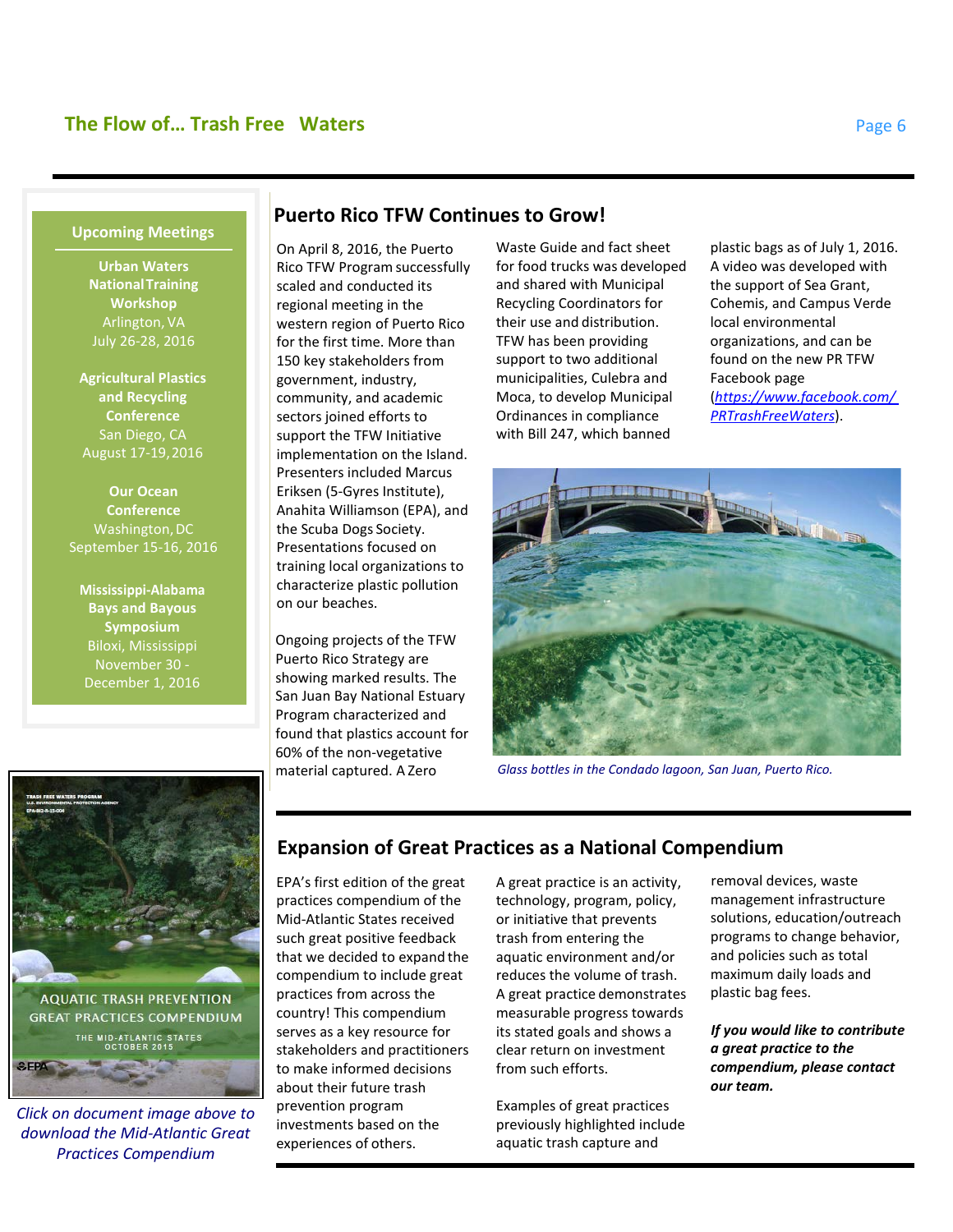# **The Rapids: News Drops**

#### **NOAA Launches MDMAP Tool for Citizen Science Surveys**

U.S. National Oceanic and Atmospheric Administration's (NOAA) Marine Debris Program launched the new "Get Started Toolbox" for the Marine Debris Monitoring and Assessment Project (MDMAP). The MDMAP is a citizen science initiative that engages partner organizations and volunteers across the nation in completing shoreline marine debris surveys. The "Get Started Toolbox" includes a tutorial series that covers the basics of the MDMAP, a collection of protocol documents and user guides, data analysis tools, a searchable photo gallery of marine debris items, answers to frequently asked questions, and even a quiz to test your MDMAP knowledge! You can access it at *marinedebris.noaa.gov/research/monitoring-toolbox.*

#### **Marine Litter at Capitol Hill Ocean Week (CHOW)**

Marine litter was a panel discussion topic at the CHOW conference held June 7-9 in Washington, DC. The panel was hosted by the Ocean Conservancy and featured experts from the business community, non-governmental organizations, and the United Nations Environmental Program. The panelists focused on prevention and source-reduction strategies, particularly for plastic packaging. Several panelists mentioned the good work of EPA's TFW Program.

#### **Marine Litter Emphasized at the UNEA and G7 Meetings**

Marine litter was recently given prominent attention at two global environmental meetings: the second session of the United Nations Environment Assembly (UNEA-2) in Kenya and the Group of Seven (G7) Toyama Environment Ministerial Meeting (EMM) in Japan. At the UNEA-2, the Assembly approved a resolution on marine plastics and microplastics, calling on countries around the world to take action on this critical issue. During the EMM, the G7 emphasized using existing global platforms to help countries prevent and reduce marine litter, such as the United Nations Environment Programme's Global Partnership on Marine Litter and through their Regional Seas Programmes.

#### **TFW at the GWRC Workshop and SETAC European Conference**

Margaret Murphy, an American Association for the Advancement of Science (AAAS) Fellow at EPA, attended two international workshops/meetings for the TFW Program: the Global Water Research Coalition (GWRC) Workshop on May 22 and the Society for Environmental Toxicology & Chemistry (SETAC) European meeting on May 23-26. The major focus of the GWRC workshop and SETAC meeting was microplastic detection methodology, particularly for smaller microplastics (<300  $\mu$ m), as well ecological effects of microplastic exposure.

#### **Washed Ashore: Art to Save the Sea**

Smithsonian's National Zoo in Washington, DC is hosting a "Washed Ashore: Art to Save the Sea" exhibition from May 27 to September 5. It is a larger-than-life exhibit of 17 marine wildlife sculptures—from jellyfish to sharks—made entirely of plastic pollution directly recovered from oceans. The exhibit is created by the Washed Ashore Project, a non-profit, community-based organization with a mission of educating and creating awareness about plastic pollution through art.



*An installation at the Smithsonian National Zoo in Washington, DC as part of the "Washed Ashore: Art to Save the Sea" exhibit.*